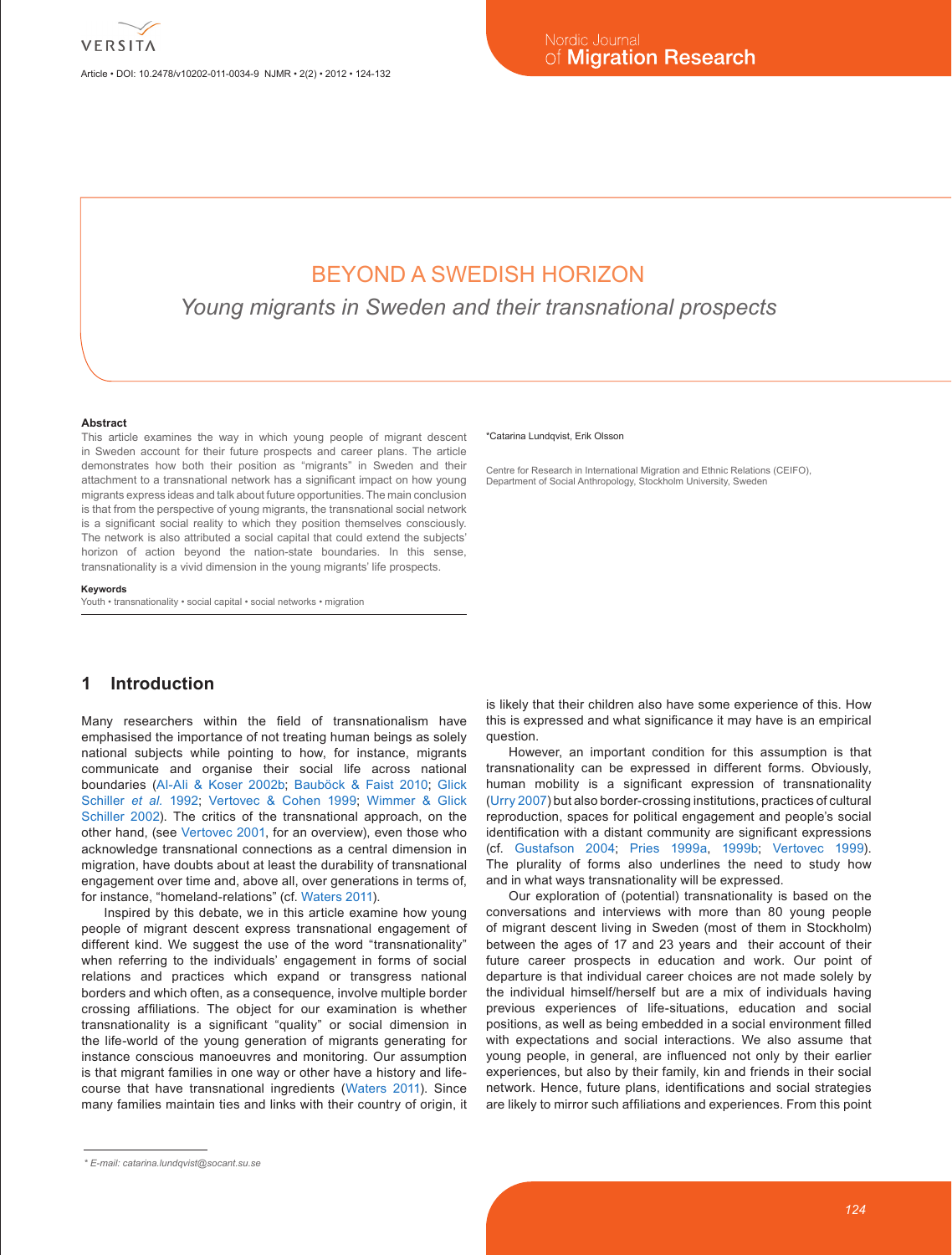of departure, we focus on how the young migrants account for their future prospects, as well as about the migration processes of their families.

The informants' accounts are treated as narratives of the significant realities in their lives concerned with, for instance, the family-situation and the affiliated "migrantship" in the Swedish society and with the future prospects and its realisation in the Swedish society and in other societies. Since transnationality is the main object here, the attachment to a potential transnational network is crucial in such narratives. Hence, the article will illuminate some aspects of how young people practise transnationality, and more specifically, the manner in which they talk about experiences, social expectations and socio-cultural values, and how they negotiate their positions within a transnational social network.

### **2 Departure**

Our methodological point of departure is related to narratives as an entrance to the individual's social world. The individuals' statements and stories in interviews and conversations are accounts that narrate about a significant social world in the view of the informants. These narratives are in some way representing their social world. This is a way to disclose the meaning the individuals associate with their migrantship and their affiliation to a transnational network and what consequences these may have for their current situation. The accounts are, however, also a form of social positioning and an important aspect in the formation of a social identity ([Denzin 2004](#page-7-2); [Somers 1994\)](#page-8-8). In this aspect, the accounts become an entry into the social context of the wider social practices and the collective/public narratives of significance for the individual, but also how these are perceived from the position of the individual ([Anthias 2002](#page-6-2); [Somers](#page-8-8) [1994\)](#page-8-8). In other words, through an analysis of what people tell us about their "reality" and how they see themselves within it, we should be able to better understand the complexity of people's ideas and plans – in this case the young migrants' imaginations of their career and prospects. This will also be an opportunity to address broader questions related to, in this case, how identification processes and social networks fit into place for transnationality.

When examining young migrants' identification and development of future prospects, we need to take into consideration how these are embedded into multiple and intertwined social structures and processes producing specific social positions and identities ([Anthias](#page-6-2) [2002](#page-6-2)). Here, transnationality is used as a certain quality of social relationship that is understood by analysing informants' narratives of their social world. The transnational approach on migration (cf. [Al-Ali & Koser 2002](#page-6-3)a; [Bauböck & Faist 2010](#page-6-1); [Glick Schiller](#page-7-0) *et al.* [1992](#page-7-0), [199](#page-7-3)5; V[ertovec & Cohen 1999](#page-8-0); [Wimmer & Glick Schiller 2002](#page-8-1)) is an important asset as the focus on border-crossing phenomena and practices allows us to study the impact these have on people's lives. Having ties to several social contexts and being involved in border-crossing practices are seen as important conditions that can have an impact on how these individuals identify themselves and how they consider their future opportunities.

There are different expectations and influences occurring in a social space where at least two national contexts are involved and where social relationships are crossing the borders of these countries. This acknowledgement reflects our ambition to combine the "positionality" perspective, as evident in the work of [Floya](#page-6-4) [Anthias \(2012](#page-6-4); also see [Anthias 2002\)](#page-6-2), where human agency and translocational positioning is clearly pronounced. In our attempt, we will combine this positionality analysis with a transnational approach that situates career choices and prospects in forms that span across various national "social fields" ([Glick Schiller](#page-7-0) *et al.* 1992) or "social spaces" ([Faist 2000](#page-7-4)).

This combination supports the view that recognises the importance of human agency in the creation and maintenance of social ties between people living in the home country, the country of residence and other countries ([Basch](#page-6-5) *et al.* 1994, [1999](#page-6-6); [Faist](#page-7-4) [2000](#page-7-4); [Levitt & Waters 2002](#page-7-5); [Vertovec 1999](#page-8-7)), herein depicted as transnational social networks. For example, Bolette Moldenhawer (2001, 2005) has demonstrated how family position in the country of residence (Denmark) and in the country of origin (Pakistan) influenced young students' educational achievements and aspirations for a career. This underlies our assumption that access to and involvement in transnational networks means being exposed to social expectations, cultural values and norms produced in the "diasporic" situation of the migrants and the social, economic and political (national) systems in which these networks operate.

By examining the quality of the transnational affiliations, for instance, how social networks influence individuals' meaningmaking, assert social control and assist individuals across national borders; how this situation is negotiated, interpreted and filled with meaning in relation to individual career prospects, etc., we should arrive at a better understanding of their situation as descendants of migrants. The standpoint taken here is that the debate on whether the children of migrants will be transnationally oriented (or not) would gain by the examination of how being embedded in a transnational network influences the social world of the individuals regardless of "physical mobility". Hence, transnationality would also affect relatively immobile individuals since diasporic affiliations and ties with kin in the country of origin do not presuppose (physical) mobility. If we, on the other hand, should view the "mobility" of people as the sole or most important indication of transnationality, almost all of the informants would be classified as "transnationals" since visits to the familial country of origin are very common. However, it needs to be underlined that transnationality, on the individual level, could take different forms over the life-course [\(Faist 2000](#page-7-4); [Itzigsohn](#page-7-6) *et al.* [1999\)](#page-7-6), and in addition, it can be expressed differently due to differences in social class, ethnicity and gender as Anthias clearly points out in her contribution to this volume.

### **3 Context: being a young (trans-)migrant in Sweden**

In general, youth with migrant background have weaker socioeconomical position compared to youth with Swedish background. Moreover, the former have weaker educational performance and more difficulties gaining a foothold on the Swedish labour market ([SCB 2004](#page-8-9); [HSV 200](#page-7-7)6, [HSV & SCB 2010](#page-7-8)). Belonging to a migrant family in Sweden will also, in many cases, position the individual in a societal context where origin from a non-European (but also some "European") country, in particular, means being more often than natives subject to discrimination (Arai *et al.* [2000](#page-6-7); Arai *et al.* [2008](#page-6-8); [Behtoui 200](#page-7-9)6; [Bursell 2007](#page-7-10); [de los Reyes & Wingborg 2002](#page-7-11); [Ekberg](#page-7-12) [1997](#page-7-12); [Rooth & Ekberg 2003;](#page-8-10) cf. [SOU 200](#page-8-11)5: 56, [200](#page-8-12)6: 79). This picture is also confirmed by the statistical analysis on educational and occupational performance of young people from Bosnia and Herzegovina, Chile and Somalia who migrated to Sweden at a young age (so-called first, fifth generation), conducted within this project ([Behtoui 2011](#page-7-13)).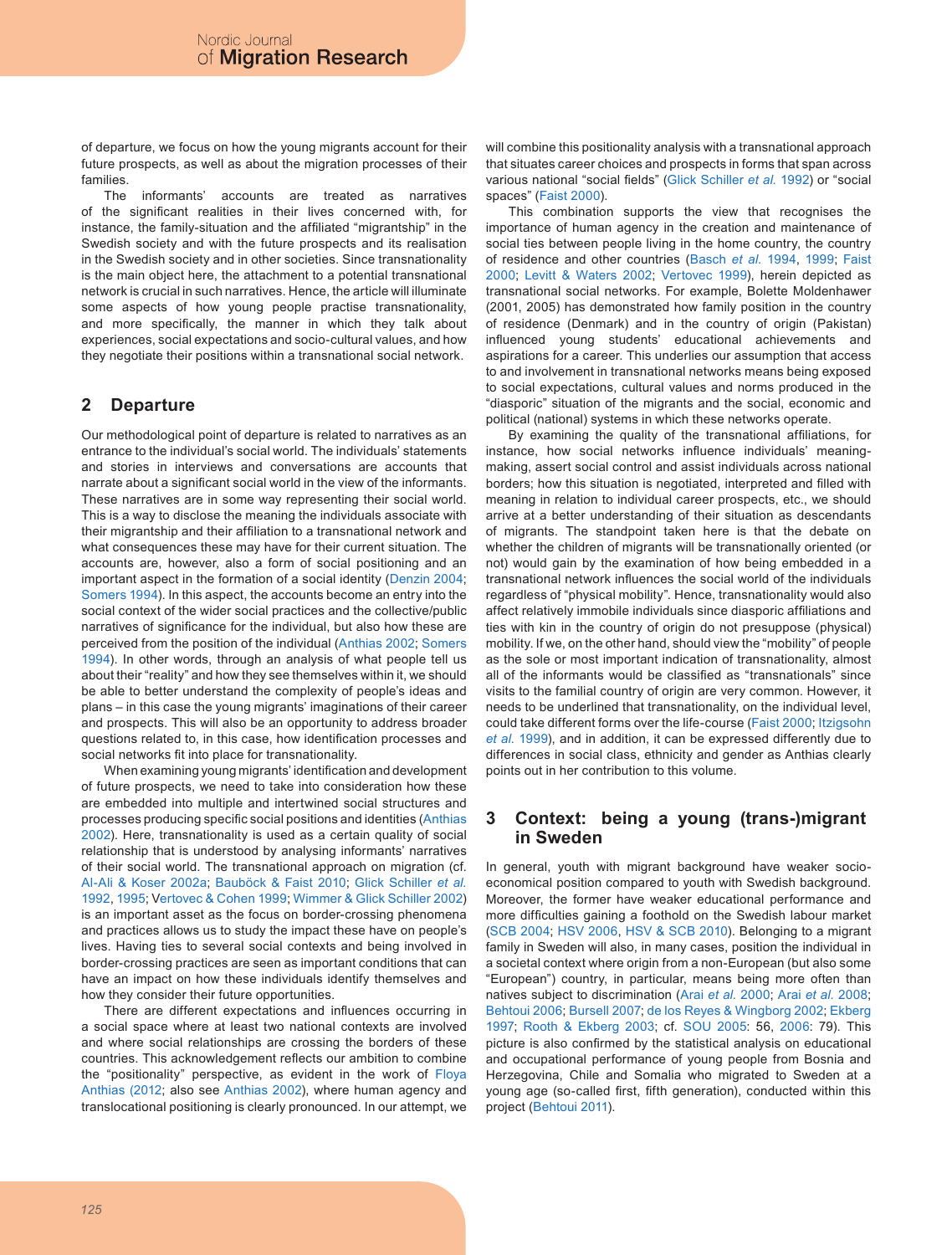In the accounts of the young people in our study, it is obvious how the parents' social position in Sweden also influences the young peoples' future aspirations. Parents often did typical, manual labour-work in the low-paid service-sector or in the production industry. Others were entrepreneurs in either restaurant or service sector, or unemployed. These positions were clearly represented in the narratives of these young people, which emphasises the importance of social mobility and a desire to be more successful than their parents. When the informants made statements about their prospects and how they could meet different challenges they perceive, as a rule, they refer to parents' social position and the resources they have in relation to "objective" premises. Examples of this could be when informants gave their version of a demanding labour market, which asked for educational merits or discriminatory attitudes experienced by them (or their parents or friends) when looking for employment.

It is well known that migrants living in Sweden have frequent contacts with kin and friends in their family's country of origin (cf. [Olsson](#page-8-13) *et al.* 2007) – a phenomenon facilitated, for instance, by modern technology and cheap airline tickets. A significant part of the migrants' reality is also a planning for a "return" to their country of origin ([Eastmond & Åkesson 2007](#page-7-14); [Olsson 2010](#page-8-14)). The informants in our study are no exceptions to this picture; a clear majority of them had experiences of visiting their family's country of origin or in other ways expressed an interest for this side of their background. Only a few of the young people that we met declared none or very limited contacts with their family's country of origin.

With reference to this picture of relatively close links, our interest is directed to the young peoples' own reflections on what it means to be from a migrant family with at least "potential" access to a transnational social network through the family's maintenance of links with kin or friends living in both the country of origin and Sweden. Hence, the issue here is not a matter of mapping or measuring the contacts – we already "know" that these contacts exist – rather the focus is to understand how such attachments are expressed in their narratives of future prospects, and how they will influence their social positioning.

The interviews, altogether, were conducted with 80 young people of migrant descent. The majority of the interviews were conducted as part of a longer fieldwork in an upper secondary school situated in one of the "multicultural" suburbs of Stockholm (see [Lundqvist 2010\)](#page-7-15). However, thirty interviews were conducted with youth who had recently started their post-upper secondary education at university, college or folk high school. Most of them were born in Sweden, but a few of them arrived in Sweden as children. In fieldwork situations, it turned out that the majority of these youth had a familial origin in Turkey, Bosnia and Herzegovina (BiH) or Chile. "Ethnicity", in this sense was, however, not the issue in our study. On the contrary, an equally vulnerable position on the labour market was our approach to this study.

In exploring the interviews, we focused on topics like experiences and future prospects in education and work, i.e. their "career", and the relationship with their family and social network. In doing this, we noted, for instance, how the young people were formulating their ideas of educational social norms, common in the Swedish society, and the opportunities they perceived regarding the Swedish labour market ([Lundqvist 2010\)](#page-7-15). However, we also noted that experiences from visits to the family's country of origin were an important dimension in their accounts of, for instance, career opportunities.

It was obvious that the informants were influenced by their attachment to the social network of their family and how they consciously positioned themselves when talking about their kin and networks. Here, we particularly took notice of how the informants were outlining a potential context of their career, which crossed the national border of their country of residence (Sweden). This was not presented as an act to satisfy a taste for adventure, but as part of a reality, where expectations from different contexts crossed and merged in a coherent (but diversified) structure of opportunity.

A second observation was that the informants, to some extent, were compensating for their (prospected) limited chances in Sweden by actively positioning themselves in a context where the transnational networks were mediating options. Third, we observed that the informants monitored their reality by an orientation where the transnational affiliation was a resource for conversion of opportunities. The active positioning generated a mediation strategy where informants could converse the cultural and social capital between contexts, and for this purpose use the social network ([Lundqvist 2010](#page-7-15)).

### **4 More than in Sweden**

The informants in our study seemed to be aware of the value of higher education for social mobility, not only as a springboard for a career in the Swedish labour market, but also in many cases beyond the "Swedish market". This was made obvious when, for instance, the young people talked about the importance of being successful when compared with what their parents have accomplished in Sweden. The educational opportunities in Sweden are, in their opinion, favourable and are considered crucial in accomplishing these goals. The young informants also believed that their parents expected them to "deliver" by taking advantage of these opportunities.

Our interpretation of this high regard for education is that it reflects a mixture of both social norms where education is an asset – in the Swedish society, in general, but more significantly so in their family context. It also gives an indication of what prospects the informants would expect in relation to the Swedish labour market. They themselves expect to compete on a market where education is highly recognised, but also where migrants have a lower position than natives. Moreover, in the narratives we could see how advices and expectations from parents and people within their social network are mirrored in the form of pressures and explicit expectations. The high regard for an educational career is, however, also connected to social norms and expectations from the family's country of origin.

In the following dialogue, three girls with Bosnian background – Biljana, Elvira and Azita – discuss the relation between their Swedish reality and the expectations from the country of origin:

Elvira: They [the parents and relatives in Bosnia] think like this; you are in a foreign country and you will always be seen as a WOG ...[Swedish: *Svartskalle*]

Azita: Yes, as a WOG, in Sweden ...

Biljana: And in Sweden, you have the opportunity to study, and they say that "you are in Sweden and you have opportunities, but we here in Bosnia, we have no possibilities, and we really want to study and you have opportunities that you may not utilise".

Azita: So by this they give you bad conscience.

Biljana: And you just "okay, I'm going to study, leave me alone". And then they just "what occupation do you get?" I then answer something like "economist, broker, cleaner" / ... /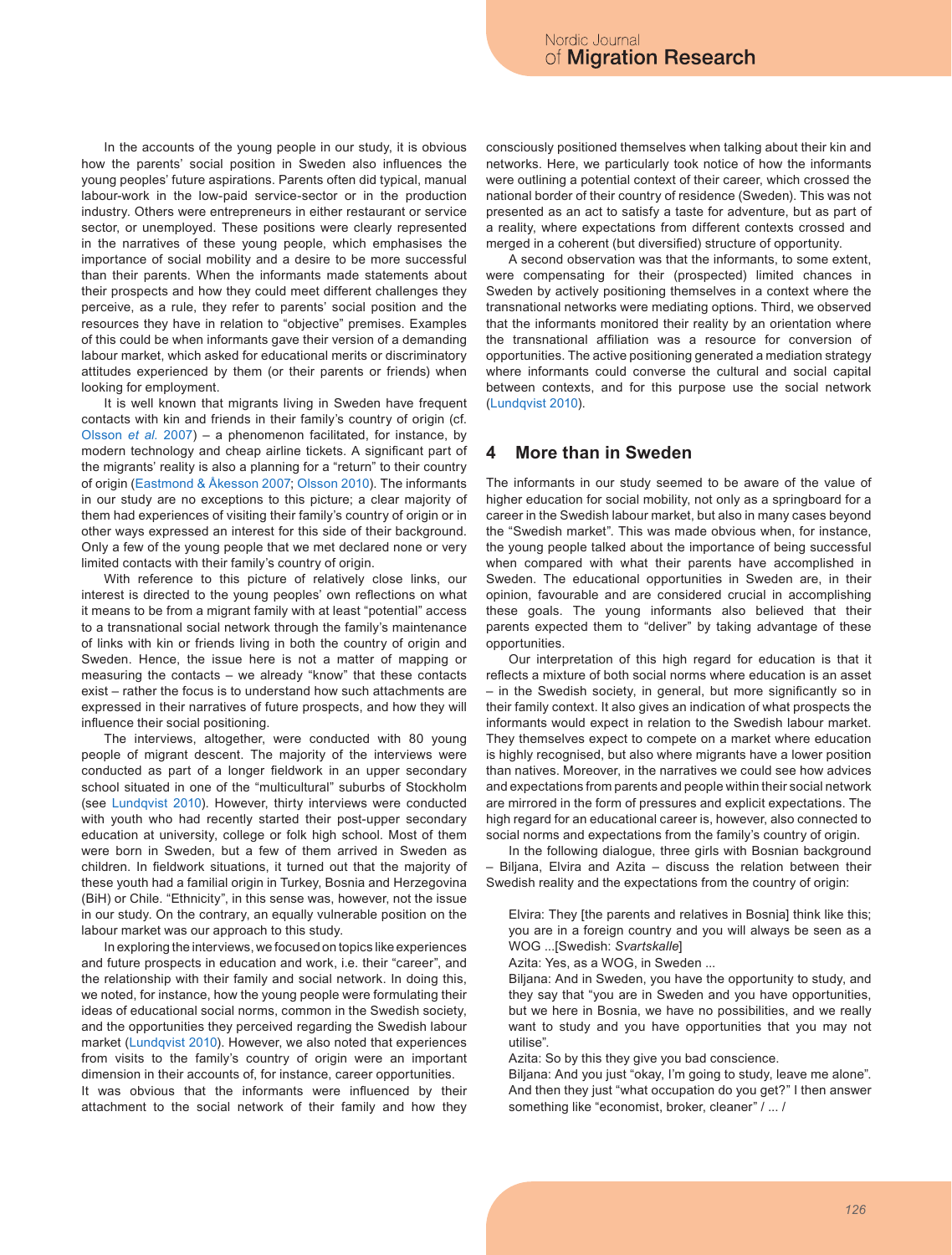Later in the interview, when the girls take the viewpoint of their relatives in Bosnia and Herzegovina (BiH), their perceptions of the value of educational opportunities are reformulated:

Elvira: I understand how they feel. We have the opportunities to study and education takes you further in life. My cousins who live in Slovenia they understand us from Sweden. They know what it's like because Slovenes see them as refugees as they are Bosnians. They do not see them as people because being refugees is a bad thing. Their way out is their education, their education become their way to get a position in society...

Biljana: They must prove that they can...

Elvira: And they want me to study here in Sweden because we don´t pay anything, really, we will get everything for free, books, everything. There you have to pay everything yourself. So then they say like "why should you" – they mean me – "spoil your chances when you have the opportunity and everything? You get your education free and you get a good position in society ... and nobody can take away your education!"

### / ... /

Azita: The relatives gives you bad conscious and make you feel guilty – perhaps not deliberately but by their nagging and by pointing out that you are lucky to have escaped away from Bosnia. Then they make you feel guilty for being so lazy here.

The girls are accounting for a situation where educational opportunities are compared and contrasted. The evaluation of education in Sweden is made with an eye on the benchmarks and work hierarchies of BiH. Similar youth narratives were frequent in our study. The Chilean informants gave clear illustrations on how social expectations of a "European" education intervened in their evaluation on what would be a strategic choice of education since these could easily be coined into an employment in Chile. Informants often emphasised how important education would be in their family's country of origin. Several informed us about how their parents also pushed them towards choosing certain prestigious studies, like medicine or dentistry, since these would lead to occupations with a particularly high status in the country of origin. In this way, the informants in their narratives linked their careeraspirations in Sweden to the social contexts of the family's country of origin ([Lundqvist 2010\)](#page-7-15).

Comparisons of educational opportunities between countries, often followed by the estimation on the chances of obtaining a decent job, were frequently observed. Since friends and relatives had also migrated to other European countries, some of the informants were also considering prospects for education and work in these countries. One young man of Turkish origin refers to his family and other relatives in Turkey and also in other European countries when considering career prospects. Concerning work opportunities in the future, he saw possibilities through a network of kin and friends to the family in Sweden, Germany and The Netherlands. As an example, he mentioned visits to Germany where his uncle lived and where he stayed and worked for some months. We observed several similar cases among the informants with family from Chile. It is a rather common situation having kin and family members dispersed in other former exile-countries in Europe, America or Australia. Some of the informants referred to this as an opportunity to explore other possibilities than staying in Sweden or going to Chile. These kin were their entrances to social connections where employment opportunities could appear.

Thus, involvements in social networks distributed transnationally appear to influence the way in which informants account for aspirations and expectations about possibilities. From this, it is obvious how the families' investments in migration make it almost an obligation to use the educational opportunities when these are favourable. Furthermore, the narratives indicate that some of the youth expect investments in education to lead to a good salary. However, as evident in the statements above, the labour market where this formula could be implemented is not restricted to Sweden but includes the family's country of origin and other diasporic residences.

To sum up, the picture here supports an approach that relates career choices of young migrants to the perceived opportunity structure on the Swedish labour market and the parents' social position. Furthermore it also includes the possibilities of individuals' career choices through their transnational social networks. The narratives demonstrate that the horizon for the future life of these young people does not end at the Swedish national border, but rather follows different branches of social networks where social positions in, above all, the family's country of origin (but also other countries) is a vivid possibility.

### **5 Translating for success**

The discussion in the previous section shows that in young migrants' imagination of future prospects migrantship matters. It also shows that the subjects have strategies in mind on how to overcome the negative consequences of this and that these are not necessarily nationally bound. Nevertheless, a strategy that involves a nondecisive living, studying and working across national borders, also needs an eye on how to implement and "translate" across boundaries.

An example of this is the three Bosnian girls who illuminated "translation possibilities" when saying that "… if someone in Bosnia asks what you are studying and you say economy, then it'll be like this 'Wow, that's great'." At the time of the interviews, all the three girls were studying economy with a social orientation in upper secondary school. In the interviews, they are clear on their point; a Swedish education in economy, which is not considered particularly prestigious in Sweden, will be a guarantee for a good position in BiH. Furthermore, some informants of Chilean families also accounted for favourable "exchange rates". For example, three of the informants who accompanied their family in an attempt to move back to Chile, did "return" to Sweden to complete their education with a "diploma from Europe". This is explained by the high valuation of European education (but also the cost of education) in Chile. The informants interpreted this as a door-opener for a successful career in Chile but also for a spectrum of opportunities in other European countries. Many, but not all, were of the opinion that an investment in education in Sweden will generate a more valuable symbolic capital in the country of origin (cf. [Lundqvist 2007,](#page-7-16) [2010](#page-7-15); [Moldenhawer 2001,](#page-7-17) [200](#page-7-18)5; [Smith 2002](#page-8-15); [Wolf 2002](#page-8-16)).

Education seems to be particularly instrumental for migrants in their social mobility aspirations. However, not all of our informants were confident about their educational goals and several had to lower their aspirations considerably. Nizrin, with Turkish background, exemplifies how one monitors this while meeting people who still have the common expectation of high aspirations: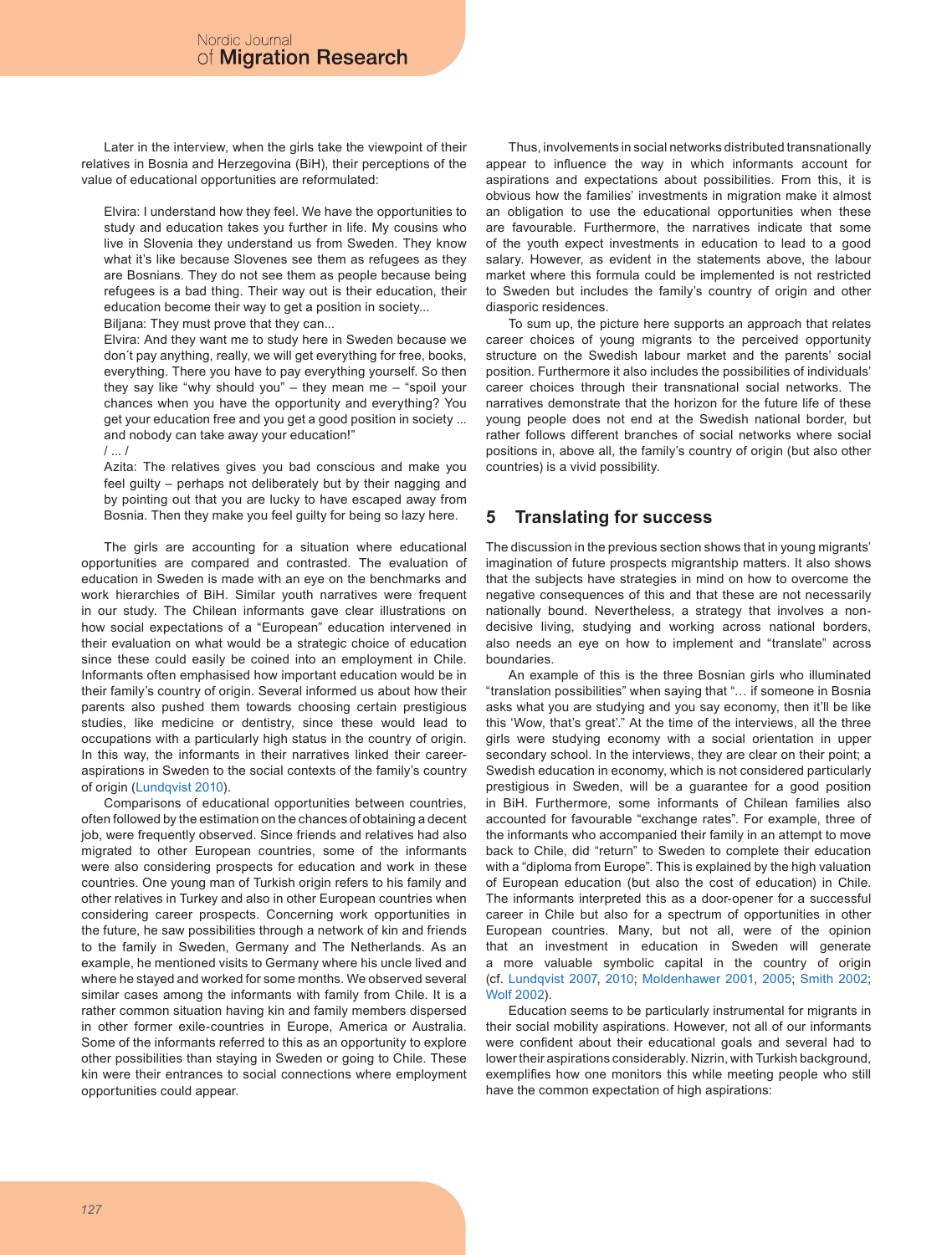When you go abroad, you know, the family and relatives ask: "What do you do?" Usually, people who work at a shoe-store or clothing-store as clerks, or in a kindergarten or a pre-school, they will try to make it sound better than what it actually is like. Those who are working in a pre-school they tell they are "teachers" ... They twist it a little bit, you know? Just to make it sound like this: "WOW!" ... for them in the home country.

Nizrin accounts for a flexibility in everyday transnational comparisons, which migrants and other travellers could easily (mis-)use. Similar examples are found in the Chilean context where a low prestigious profession at a bakery was modified to "owner of a bakery" and the internship on the editorial office at a magazine became the profession as a "journalist".

The informants in these cases reveal a situation where it becomes important to uphold the image of being successful when performing in the "other" country. This face-saving is instrumental in a strategy to monitor public expectations in a migration-context. The "translation" or manipulation for the purpose of "impression management" ([Goffman 1959\)](#page-7-19), in this case, is obviously important in front of their social network and family. The social norms and expectations in the family's country of origin have a significant place in this. These norms and expectations are mediated by the transnational social network. Having the transnational comparison accounted for above, we interpret this adaption to mean that expectations within the network function as a strategic act on behalf of the informants. Listening to the network and saving one's face is a way to keep options open. This interpretation may reflect a very instrumental image of strategies and the role attributed to the social network. The attempts to meet social expectations within the social network are, however, also a sign of how they position themselves as subjects in this context. Being "successful" is simply part of the game that is having aspirations of being part of a "community" and a way to receive attention and respect from this.

## **6 Suffering for the future**

Most young migrants are embedded in a local national context and opportunity structure and embrace the norms and institutions of that place ([Levitt 2009](#page-7-20): 1239). The informants' references to discrimination and the need to "do better" than their parents illuminate how the local context has a strong influence on migrants' opportunities. When accounting for career prospects and attributing a role for the social network, not only do they indicate identification but also instrumental possibilities. Having contacts, access to information and other assets through the transnational network, also enables the conversion of "capital" between national contexts. Individuals with access to at least "strong" and influential networks have, in other words, a social capital that they could utilise when looking for career opportunities, for instance. This capital, for example, accumulates personal information and contacts about opportunities for education and work in different national contexts. The following dialogue, between two young men with Turkish background, takes place in a situation where they seem to perceive self-employment in the restaurant business as a future option. Within the Swedish context, this kind of work has a rather low status and is often associated with the common stereotypes of the typical immigrant as a "pizza baker" or "kebab-stand owner", which these young men are clearly aware of. Nevertheless, for them having your own restaurant or stand, even with the negative stereotypes, will be

an opportunity to make money  $-$  a surplus that their family usually invests in Turkey. This example is selected to show how individuals monitor the affiliation to different national contexts in their plans for the future:

Omed: My dad used to work every day for several years,/.../ he had his own restaurant.

Tahir: But you can see that the income is good. Go to Kulu [in Turkey] sometime, I promise, you'll see the result from this hard work ... / ... / And if you look at us Turks here, we live in the suburbs here, but if you, if you go there and see how the real life is there, then you see what you have invested in. Some invest only in a single country, that's why they buy this house for twothree million in Sweden. But if you go there, at least our family, we are investing in Sweden and Turkey.

Omed: There are those who have two, three houses there and then they live in an apartment here.

Tahir: You, you work really hard for some years, but the results they appear after two or three years, then the apartments, houses and cars are coming.

The dialogue between these two young men reflect how the family's occupational and labour investments made in Sweden, in their view could be geared towards the possibilities of making material investments in Turkey. It is noteworthy that these narratives should be analysed relationally. In their evaluation of the prospects of having a good life, the young men involve both countries. The mode in which they narrate their plans for the future, in terms of, choice of occupation (in this case self-employment) and investments, is reflecting a transnational affiliation. In connection with this, the young men also imply that such investments in property or other kinds of wealth in their parents' village would improve their status in their families and among friends. The value of such prestigious acts is understandable when observing the course in dialogue where it is apparent how Omed and Tahir accept a relatively low social position in Sweden. The implicit reference to a "Swedish life" in low-status suburbs and the comparatively subordinated position (in Sweden) that comes with this is contrasted with the possibilities they imagine in Turkey. They are willing to pay the price of subordination and hard labour in the restaurant business in order to earn money, which could be invested in a "real life" with nice houses in Turkey.

There are frequent accounts of how "immigrants" or "foreigners" become subordinated in the Swedish labour market, with a life in low-status suburbs as a natural outcome. Students in the upper secondary school, in particular, referred to discrimination in the Swedish labour market and how they were at risk for being excluded. This perception of limited opportunity structures in Sweden and the discrimination threat has an impact on how the young informants expressed their ideas on career strategies and aspirations. Moreover, this ethnic subordination appears to affect their identity and orientation outside Sweden. As we have seen, these social networks embrace other "diasporic residences", and this social capital could also extend to other national contexts.

To sum up, the desire to work or study in a country other than Sweden, such as their parents' country of origin or a country where they have some kind of affiliation to a network of kin and friends can be interpreted as a (narration of) compensating strategy. It is obvious in the case of Omed and Tahir that local opportunity structures and the social positions following the shift between countries must be seen as mutually affecting each other – a phenomena which seem to fit with [Anthias' \(2002\)](#page-6-2) concept of "translocal positioning".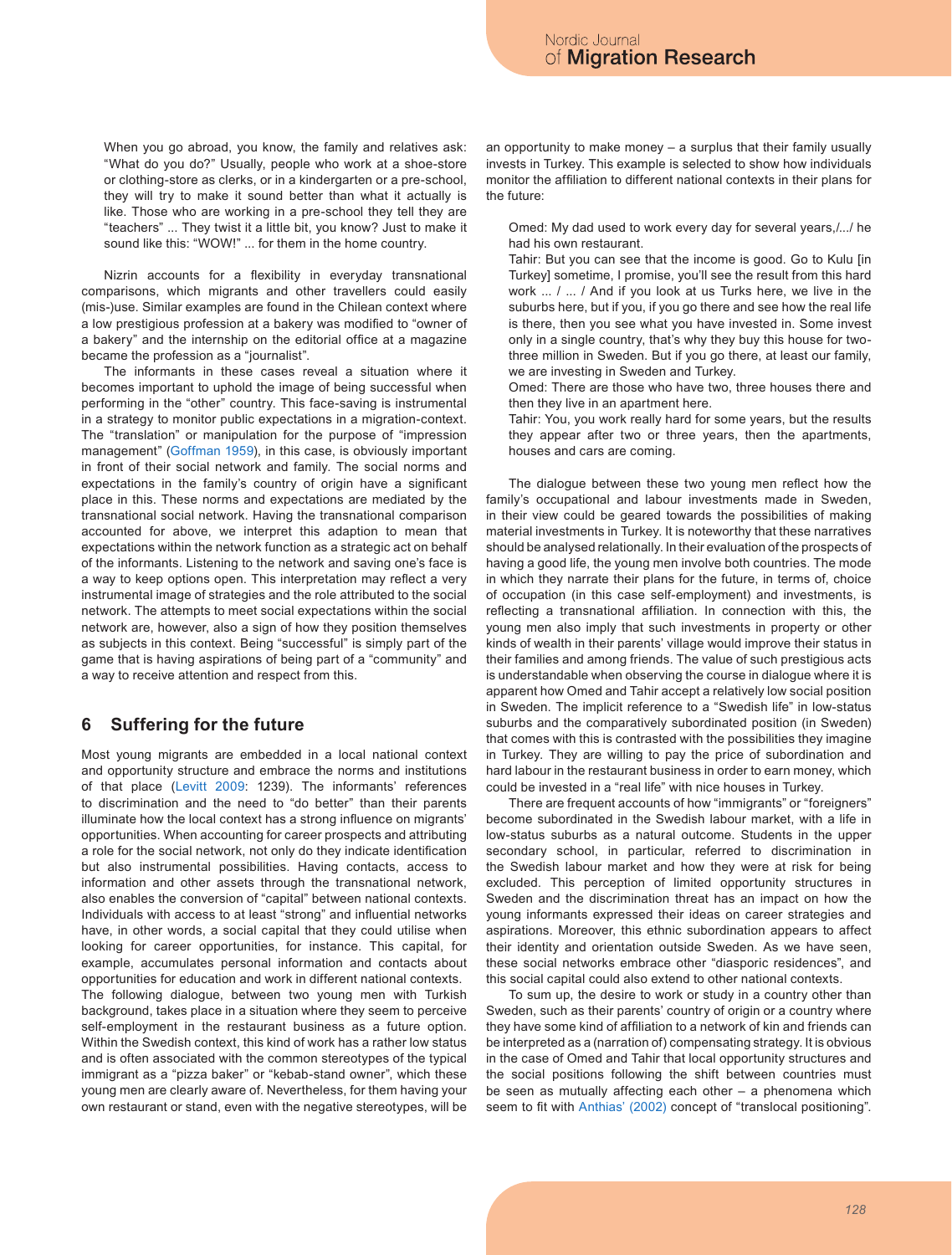Here, for example, this is expressed by the readiness to "suffer" in one of the countries to harvest in another. The affiliation with a transnational network, which could transmit the opportunity structure and the scale for status hierarchy, will enable such a transnational positioning-strategy as practised by these young people.

# **7 Looking for a better rate**

From the previous sections, we could see how young people identify with a transnational network (consisting mostly of kin and friends) to which they, to some extent, attribute the role of mediator or bridge for a cross border opportunity structure. The alternatives for the prospects vary depending on the countries of their network. In our study we could, for instance, observe how a "return" to the family's country of origin was a less attractive alternative for the informants from Turkey, while the informants of Bosnian or Chilean origin seem to be more interested in having a future in their family's country of origin. On the other hand, as illuminated above, a "dual" residency is nevertheless both a possibility for the Turkish migrants, because the investments in Sweden could result in other kinds of social benefits in Turkey, and a necessity for the young people who wanted to keep a door open for a future in Sweden.

A further illustration of the bridging dimension is made by a young woman of Bosnian descent, Azita. In her case, an investment in a specific education is interpreted as a bridging strategy. Azita expressed an interest in educating herself within the tourism and economy sector in Sweden with the expectations that this would improve her chances to live in BiH. Her idea was, however, to have Swedish employment (and a Swedish salary) but work and live in BiH. Her narrative crystallises a strategy where the national markets are merged and where the cultural capital are maximised both economically and symbolically. Moreover, her strategy reveals a conversion of capital since she believes that her economyeducation would be highly valued and useful in BiH even if the economic return is expected in Sweden. In other words, Azita tries to utilise her social connections both in Sweden and BiH to find a strategic occupational niche. Here, we observe a conversion strategy where the transnational bridging maximises the outcome of educational investments.

Some of the young people with Chilean background were also trying to utilise the transnational connection in a similar way: enrolling into educational institutions in Chile with Swedish grants and loans allowing them to explore the opportunities in the country of their families. One experience that they certainly learned was that European or North American education are prestigious in the Chilean society, which possibly encouraged them to think about less expensive educational careers in the Swedish system and a diploma which could be expected to cash in when seeking employment in Chile.

What these examples illuminate is that the young migrants not only need social or cultural capital such as good connections or education, but also opportunities to have a certain education or job "valued" in relation to the respective national context. Individuals express a need to change one form of capital to another, for instance, education (cultural capital) gained in one country for a high status occupation in the other (symbolic capital). Or they need to leave Sweden in order to fulfil their aspirations, since these are not feasible in the Swedish system. The network embodies the role of a resourceful social capital, which can handle the conversion of other forms of capital.

The young men with Turkish background in the previous section provided an example of how families' investments in migration generated economic capital, then through another investment in Turkey could be re-valued and also converted into a more prestigious symbolic capital. Or, as expressed by several of the informants, educational career investments in Sweden could be converted into both an economic and a symbolic capital in their family's country of origin by utilising the different scales for different occupation (as apparent in the example of the "economists" above). The "positive" dimension of this is that a combination of, for instance, financial investment in migration and cultural investment in education can be seen as being "inclusive" since the individuals who have access to a transnational network are not limited to a national context but could use the network in a strategy for social mobility in relation to both their family's country of origin and Sweden (cf. [Moldenhawer 200](#page-7-18)5; [Similä 1994\)](#page-8-17). This positive side of being part of a transnational social network, however, should not overshadow what is also expressed; people from migrant families often live in conditions with limited opportunities and become dependent to some extent on having a strong and supporting social network.

From this exploration it is apparent how migration can implicate investments which, in Pierre Bourdieu's [\(1993,](#page-7-21) [1999\)](#page-7-22) terms, could lead to a series of conversions that goes in both directions: economic capital to cultural capital and further to symbolic capital, and vice versa, using the transnational social space. The concept "conversion", as it is used here, refers to the potential to invest in, and use, one form of capital to acquire another more legitimate and profitable form of capital and social position ([Bourdieu 1993](#page-7-21); [Broady](#page-7-23) [1990](#page-7-23)).

# **8 Arrival**

When analysing young migrants' accounts of their situation and future prospects, it is obvious that we see a narrative from the view of a migrant family in Sweden. When focusing the significance their attachment to a transnational network has in this situation, our analysis supports the assumption that transnationality is an important dimension in the lives of the young generation ([Fouron &](#page-7-24) [Glick Schiller 2002](#page-7-24); [Levitt & Waters 2002](#page-7-5); [Smith 2002](#page-8-15); [Wolf 2002](#page-8-16); cf. [Christou 200](#page-7-25)6; [King & Christou 2010\)](#page-7-26). The young people in our study frequently visited their familial country of origin and they seemed to position themselves in different ways as being part of their family's country of origin. In other words, it seems that these young people in most cases are embedded in these transnational social relationships extending between the familial country of origin and their Swedish context. Being embedded in a social context that involves several national contexts also means to be exposed to a social complexity in terms of social norms, public expectations and scales of social hierarchies. In their accounts of their social reality, the young people expressed a conscious monitoring of these norms and values. Furthermore in the narratives of the young migrants, it could be observed that the transnational social network that included an access to different national contexts, is perceived as an asset and a social capital that the individuals relate to when considering their career opportunities.

Taken into account that these young people often take up a subordinate position as migrants in Sweden, the inclusion of the transnational context in their ideas of a future life is to some extent a compensation strategy. Hence, it seems that career investments related to their family's country of origin to some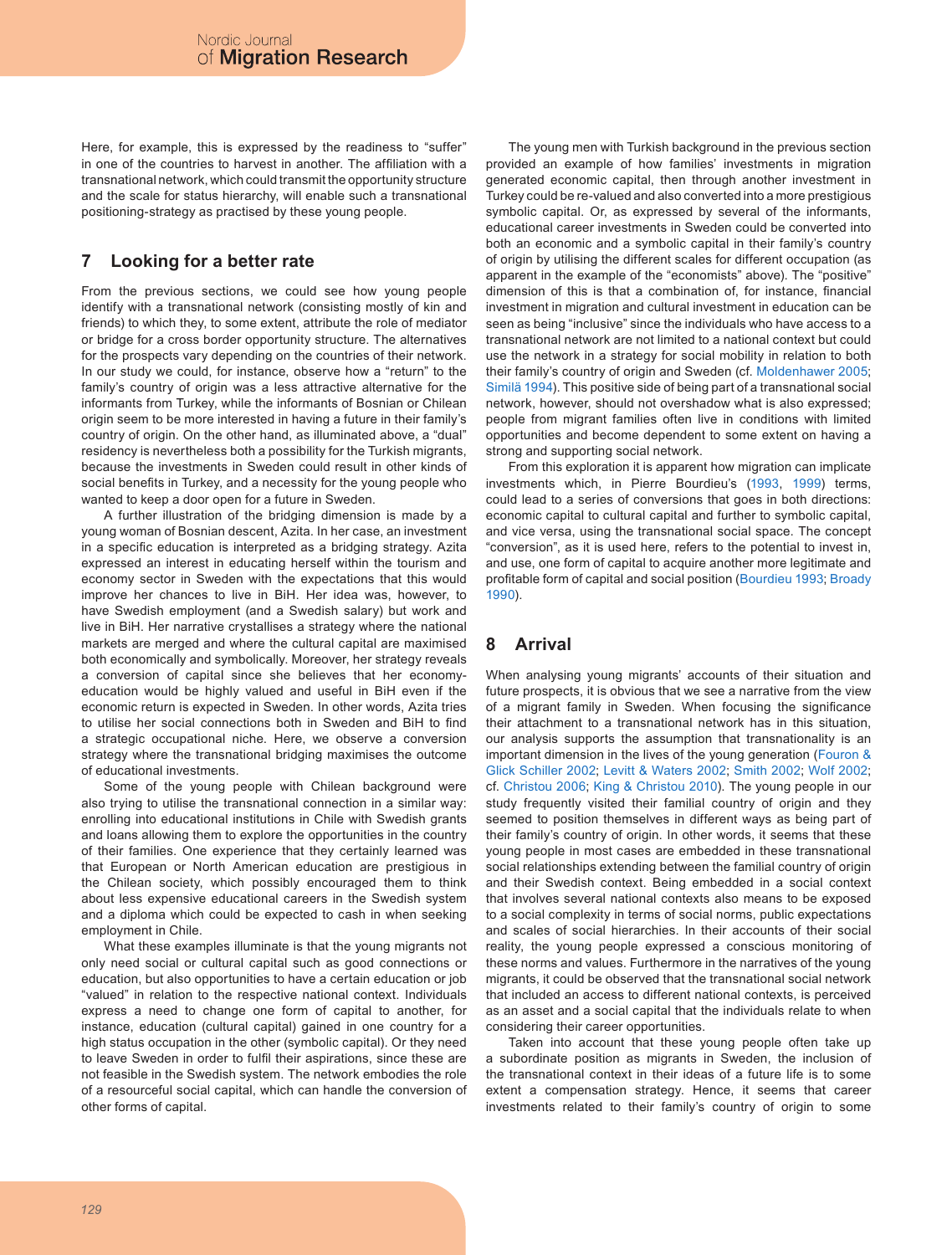extent is encouraged by their subordination on the Swedish labour market and that this is an influential factor in their "diasporic life" (cf. [Berg 1997](#page-7-27); [Eyrumlu 1992](#page-7-28); [Faist 2000](#page-7-4), [Fouron & Glick Schiller](#page-7-24) [2002](#page-7-24); [Olsson 2000b](#page-7-29); [Smith 2002](#page-8-15)).The informants' positioning within a transnational social network is, in our interpretation, thus a demonstration of how the subjects internalised the social capital dimension of the network. The cross-bordering links with kin and friends is not only an identification source, but also a practice that could mediate valuable resources. For example, the network also functioned as an agent for conversion of different capital forms (e.g. cultural capital to symbolic capital).

The network then in some sense becomes a "market" where the value of a certain capital is established and conversed. The access to this arena and capital market is based on social engagement and the readiness to invest. Furthermore, access to social networks spanning national borders provides social and cultural (information) capital relevant for the future strategies of the young people.

The positioning into this transnational context clearly influences the horizons of opportunities for these young people. The positioning has a translocational ([Anthias 2002,](#page-6-2) [2012](#page-6-4)) as well as a transnational dimension. As Anthias points out, social locations are "products of particular constellations of social relations", which locates individuals within a spatial and temporal context. The individual's positionality is "the interplay of a range of locations and dislocations in relation to gender, ethnicity, national belonging, class and racialisation" [\(Anthias 2002](#page-6-2): 502). From these narratives, we could see how contradictory and shifting social locations placed these young people in subordinated positions when performing in the Swedish context, and also their expectations to be in a relatively more favourable situation when performing in, for instance, the family's country of origin.

[Thomas Faist's \(2000\)](#page-7-4) notion of "transnational social spaces" appears as an illustrative frame covering both the translocational and transnational dimension in young peoples' narratives about future plans, aspirations and strategies. The concept of "transnational social spaces" also highlight an analysis where the network becomes the agent in mediating expectations and norms as well as in producing and converting capital that in some sense has the potential to affiliate "members". In this sense, the context for the narratives analysed herein is not the national, perhaps not even the multi-national or international, but the "transnational". The cross border practices characteristic of the relations within the network seem to influence the identification, positioning and plans for these young people's prospects and future careers. In this sense, transnationality is a vivid dimension in the young migrants' life, extending their horizons of opportunity.

### **Acknowledgements:**

The article is part of the project 'Transnational Educational Careers' (*Transnationella utbildningskarriärer*), funded by the Swedish Research Council (VR), at Stockholm University. It also draws on empirical research within Catarina Lundqvist's dissertation study at Linköping University, Erik Olsson's study of Chilean diaspora in the project 'Between Host-country and Homeland' (*Mellan hemland och värdland*) funded by the Swedish Research Council on Social Science and Working Life (FAS).

**Catarina Lundqvist** is a researcher at the Department of Social Anthropology at Stockholm University. Her main research interests are school to work transitions, youth, social dimensions on inclusion and exclusion, ethnicity and transnationalism, as in the project *Transnational Educational Careers*. Her recent publications include "Möjligheternas horisont: Etnicitet, utbildning och arbete i ungas berättelser om karriärer" (2010).

**Erik Olsson** is professor of International Migration and Ethnic Relations at Stockholm University and the former director for the Centre for Research in International Migration and Ethnic Relations. Currently Olsson is coordinator of the research-programme *Transnational Migration* at Department of Social Anthropology. His research is mainly focused in the field of transnational migration and diaspora as in *Transnational Educational Careers* and *Welfare Practices in Transnational Spaces*. His recent publications include, 'From Exile to Post-exile: Historical contexts in the Diasporisation of Chileans in Sweden', Social Identities, 15:5: 659–676 and 'Making the Final Decision: The Representation of Migration in Swedish Repatriation Practice', Prague.

#### *References*

- <span id="page-6-3"></span>*Al-Ali, N & Koser, K (eds) 2002a, New approaches to migration? Transnational communities and the transformation of home, Routledge, London.*
- <span id="page-6-0"></span>*Al-Ali, N & Koser, K 2002b, 'Transnationalism, international migration and home', in New approaches to migration? Transnational communities and the transformation of home, eds N Al-Ali & K Koser, Routledge, London, pp. 1–14.*
- <span id="page-6-7"></span>*Arai, M, Schröder, L & Vilhelmsson, R 2000, En svartvit arbetsmarknad: en ESO-rapport om vägen från skola till arbete. Ds 2000:47, Fritzes, Stockholm.*
- <span id="page-6-8"></span>*Arai, M, Bursell, M & Nekby, L 2008, 'Between meritocracy and ethnic discrimination; the gender difference', in SULCIS Working Paper, no. 2008:2, Stockholm University, Stockholm.*
- *Andrews, M, Day Sclater, S, Squire, C & Treacher, A (eds) 2004, The uses of narrative. Explorations in sociology, psychology*

*and cultural studies, Transaction Publishers, New Brunswick.*

- <span id="page-6-2"></span>*Anthias, F 2002, 'Where do I belong? Narrating collective identity and translocational positionality', Ethnicities, vol. 2, no. 4, pp. 491–514, DOI: 10.1177/14687968020020040301.*
- <span id="page-6-4"></span>*Anthias, F 2012, 'Transnational mobilities, migration research and intersectionality: towards a translocational frame', NJMR, this issue.*
- <span id="page-6-5"></span>*Basch, L, Glick-Schiller, N & Szanton-Blanc, C 1994, Nations unbound. Transnational projects, postcolonial predicaments and deterritorialized nation states, Gordon and Breach, Basel.*
- <span id="page-6-6"></span>*Basch, L, Glick-Schiller, N & Szanton-Blanc, C 1999, 'Transnationalism: a new analytic framework for understanding migration', in Migration, diasporas and transnationalism, eds S Vertovec & R Cohen, Elgar, Cheltenham.*

<span id="page-6-1"></span>*Bauböck, R & Faist, T (eds) 2010, Diaspora and transnationalism.*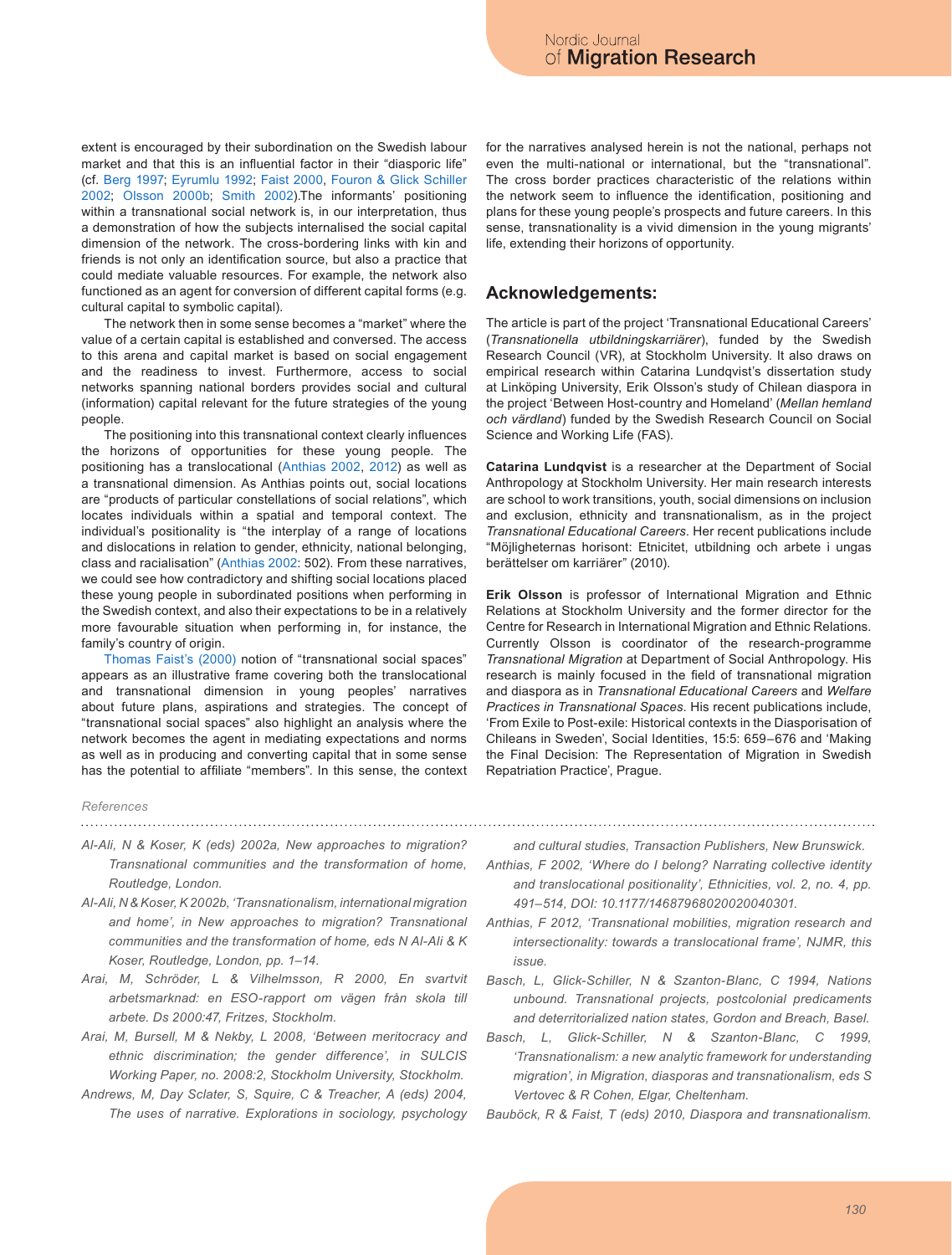*Concepts, theories and methods, Amsterdam University Press, IMISCOE Research, Amsterdam.*

- <span id="page-7-9"></span>*Behtoui, A 2006, Om de hade föräldrar födda på "rätt plats", om ungdomar med utländsk bakgrund i det svenska utbildningssystemet och på den svenska arbetsmarknaden, Integrationsverket, Norrköping.*
- <span id="page-7-13"></span>*Behtoui, A 2011, "1,5 generationen" och utbildningskarriärer för unga från Bosnien, Chile och Somalia, Working paper in TRANSED, CEIFO, Stockholm University, Stockholm.*
- <span id="page-7-27"></span>*Berg, M 1997, Seldas andra bröllop: berättelser om hur det är: turkiska andragenerationsinvandrare, identitet, etnicitet, modernitet, etnologi, Etnologiska institutionen, Göteborgs universitet, Göteborg.*
- <span id="page-7-21"></span>*Bourdieu, P 1993, Kultursociologiska texter: I urval av Donald Broady och Mikael Palme, Stehag, B. Östlings bokförlag, Symposion, Stockholm.*
- <span id="page-7-22"></span>*Bourdieu, P 1999, Praktiskt förnuft. Bidrag till en handlingsteori, Daidalos, Göteborg.*
- <span id="page-7-23"></span>*Broady, D 1990, Sociologi och epistemologi: om Pierre Bourdieus författarskap och den historiska epistemologin, HLS förlag, Stockholm.*
- <span id="page-7-10"></span>*Bursell, M 2007, 'What's in a name? A field experiment test for the existence of ethnic discrimination in the hiring process', SULCIS Working Papers, no. 2007:7, Stockholm University, Stockholm.*
- <span id="page-7-25"></span>*Christou, A 2006, Narratives of place, culture and identity. Second-Generation Greek-Americans return 'Home', Amsterdam University Press, IMISCOE dissertations, Amsterdam.*
- <span id="page-7-11"></span>*de los Reyes, P & Wingborg, M 2002, Vardagsdiskriminering och rasism i Sverige. En kunskapsöversikt, Integrationsverkets rapportserie, Integrationsverket, Norrköping, p. 13.*
- <span id="page-7-2"></span>*Denzin, NK 2004, 'Foreword. Narrative's moment', in The uses of narrative. Explorations in sociology, psychology and cultural studies, eds M Andrews, S Day Sclater, C Squire & A Treacher, Transaction Publishers, New Brunswick, N.J.*
- <span id="page-7-14"></span>*Eastmond, M & Åkesson, L (eds) 2007, Globala familjer: transnationell migration och släktskap, Gidlund, Hedemora.*
- *Erikson, R & Jonsson, JO (eds) 1994, Sorteringen i skolan, Carlsson, Stockholm.*
- <span id="page-7-12"></span>*Ekberg, J 1997, 'Hur är arbetsmarknaden för den andra generationens invandrare?', Arbetsmarknad och Arbetsliv, vol. 3, no. 1, pp. 5-16.*
- <span id="page-7-28"></span>*Eyrumlu, R 1992, Turkar möter Sverige. En studie om turkisktalande elevers skolgång i Göteborg, Carlsson, Stockholm.*
- <span id="page-7-4"></span>*Faist, T 2000, 'Transnationalization in international migration: implications for the study of citizenship and culture', Ethnic and Racial Studies, vol. 23, no. 2, pp. 189–222, DOI: 10.1080/014198700329024.*
- <span id="page-7-24"></span>*Fouron, GE & Glick-Schiller, N 2002, 'The generation of identity: redefining the second generation within a transnational social field', in The changing face of home. The transnational lives of*

*the second generation, eds P Levitt & MC Waters, Rusell Sage Foundation, New York.*

- <span id="page-7-0"></span>*Glick Schiller, N, Basch, L & Blanc-Szanton, C (eds) 1992, Towards a transnational perspective on migration. Race, class, ethnicity, and nationalism reconsidered, Annals of the New York Academy of Sciences, New York.*
- <span id="page-7-3"></span>*Glick Schiller, N, Basch, L & Blanc-Szanton, C 1995, 'From immigrant to transmigrant: Theorizing transnational migration', Anthropological Quarterly, vol. 68, no. 1, pp. 48-63 .*
- <span id="page-7-19"></span>*Goffman, E 1959, The presentation of self in everyday life, Doubleday, New York.*
- <span id="page-7-1"></span>*Gustafson, P 2004, 'More or less transnational: two unwritten papers', in Transnational spaces: disciplinary perspectives, ed. M Povrzanovic-Frykman, Malmö universitet, IMER, Malmö.*
- <span id="page-7-7"></span>*HSV 2006, Universitet och högskolor. Högskoleverkets årsrapport 2005, Högskoleverket, Stockholm.*
- <span id="page-7-8"></span>*HSV & SCB 2010, Utländsk bakgrund för studerande i högre utbildning 2008/09, Statistiska meddelande UF 19 SM 1001, Högskoleverket, Stockholm.*
- <span id="page-7-6"></span>*Itzigsohn, J, Cabral Dore, C, Hernández Medina, E & Vázques, O 1999, 'Mapping dominican transnationalism: narrow and broad transnational practices', Ethnic and Racial Studies, vol. 22, no. 2, pp. 316–339, DOI: 10.1080/014198799329503.*
- <span id="page-7-26"></span>*King, R & Christou, A 2010, 'Diaspora, migration and transnationalism: insights from the study of second-generation 'returnees', in Diaspora and transnationalism.' Concepts, theories and methods, eds R Bauböck & T Faist, Amsterdam University Press, IMISCOE Research, Amsterdam.*
- <span id="page-7-5"></span>*Levitt, P & Waters, MC (eds) 2002, The changing face of home. The transnational lives of the second generation, Rusell Sage Foundation, New York.*
- <span id="page-7-20"></span>*Levitt, P 2009, 'Roots and routes: understanding the lives of the second generation transnationally', Journal of Ethnic and Migration Studies, vol. 35, no. 7, pp. 1225–1242, DOI: 10.1080/13691830903006309.*
- <span id="page-7-16"></span>*Lundqvist, C 2007, 'Transnationella horisonter i val av utbildning och karriär', in Transnationella rum. Diaspora, migration och gränsöverskridande relationer, eds E Olsson, C Lundqvist, A Rabo, L Åkesson, L Sawyer & Ö Wahlbeck, Boréa, Umeå.*
- <span id="page-7-15"></span>*Lundqvist, C 2010, Möjligheternas horisont. Etnicitet, utbildning och arbete i ungas berättelser om karriärer, Linköping Studies in Art and Science, Linköping.*
- <span id="page-7-17"></span>*Moldenhawer, B 2001, En bedre fremtid? Skolens betydning for etniske minoriteter, Reitzel, Köpenhamn.*
- <span id="page-7-18"></span>*Moldenhawer, B 2005, 'Transnational migrant communities and education strategies among Pakistani youngsters in Denmark', Journal of Ethnic and Migration Studies, vol. 31, no. 1, pp. 51– 78, DOI: 10.1080/1369183042000305681.*
- <span id="page-7-29"></span>*Olsson, E 2000, 'Etniska gränser och transnationella gemenskaper. Några reflektioner kring etnicitet, social förändring och*